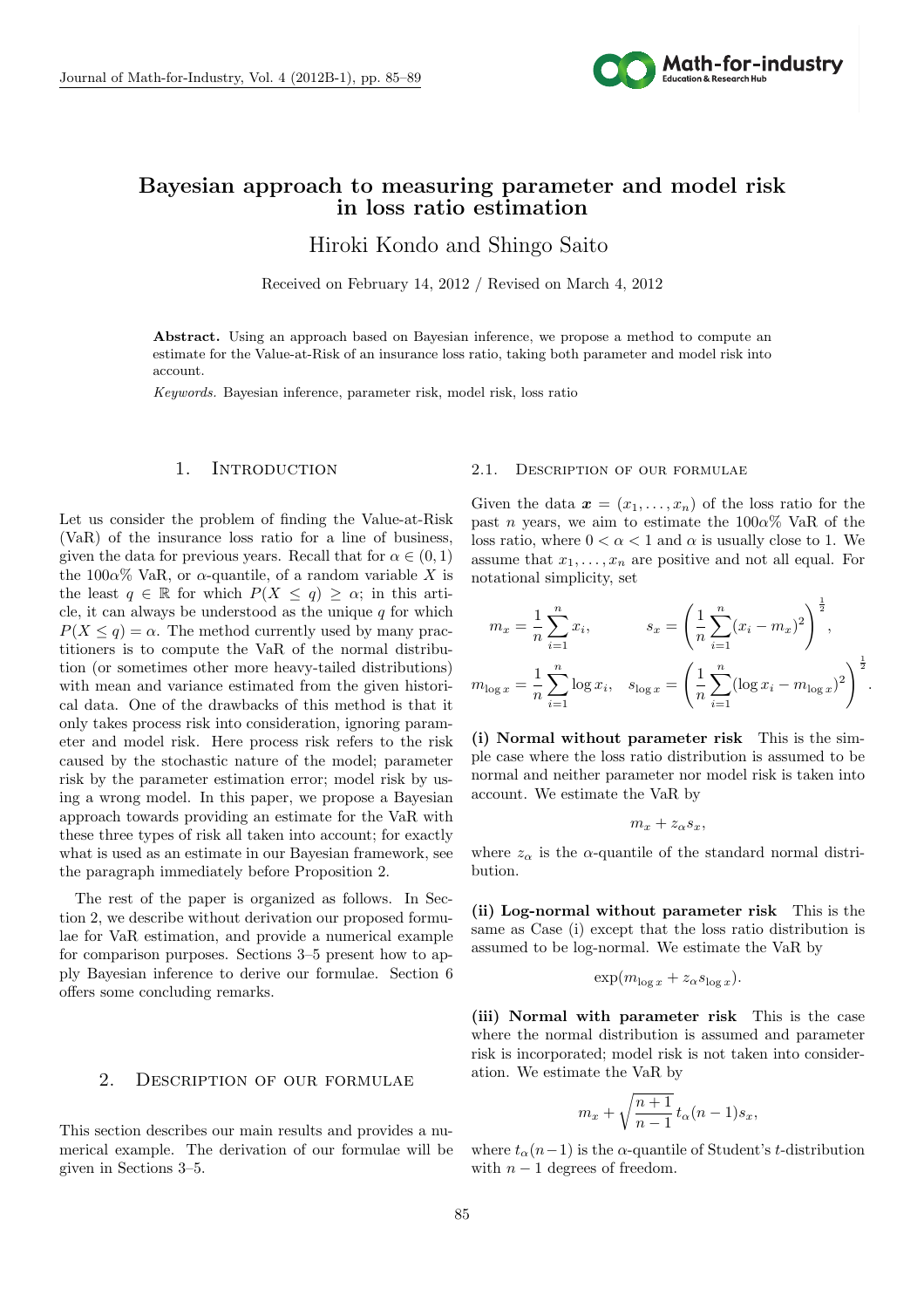**(iv) Log-normal with parameter risk** This is the same as Case (iii) except that the log-normal distribution is assumed. We estimate the VaR by

$$
\exp\biggl(m_{\log x}+\sqrt{\frac{n+1}{n-1}}\,t_\alpha(n-1)s_{\log x}\biggr).
$$

**(v) Normal and log-normal with parameter and model risk** This is the case where both possibilities of normal and log-normal distributions are considered, and model and parameter risk are both incorporated. Setting

$$
p = \frac{s_{\log x}^{n-1} \prod_{i=1}^{n} x_i}{s_{\log x}^{n-1} \prod_{i=1}^{n} x_i + s_x^{n-1}},
$$

we estimate the VaR by the solution  $q > 0$  to the equation

$$
pF_{t(n-1)}\left(\frac{q-m_x}{\sqrt{(n+1)/(n-1)} s_x}\right) + (1-p)F_{t(n-1)}\left(\frac{\log q - m_{\log x}}{\sqrt{(n+1)/(n-1)} s_{\log x}}\right) = \alpha,
$$

where  $F_{t(n-1)}$  is the cumulative distribution function of Student's *t*-distribution with *n −* 1 degrees of freedom. Although the equation cannot be solved analytically, numerical approximation is not too difficult as the solution is always between the estimated values for Cases (iii) and (iv).

**Remark 1.** The above equation in *q* may not have a positive solution as the estimated VaR for Case (iii) may be negative. The estimated VaR for Case (i) may also be negative. No such anomalies occur when  $\alpha > 1/2$ .

#### 2.2. Numerical example

If our data is

 $\overline{a}$ 

*x* = (0*.*33*,* 0*.*42*,* 0*.*37*,* 0*.*29*,* 0*.*31*,* 0*.*35*,* 0*.*42*,* 0*.*29*,* 0*.*23*,* 0*.*27)

with  $n = 10$ , then the estimated 99% VaR is the following:

$$
\begin{array}{c|cc}\n\text{(i)} & \text{(ii)} & \text{(iii)} & \text{(iv)} & \text{(v)} \\
\hline\n99\% \text{ VaR} & 0.466 & 0.494 & 0.513 & 0.571 & 0.558\n\end{array}
$$

Note that Case (iii) has a larger value than Case (i) and that Case (iv) than Case (ii); the differences can be thought of as the result of parameter risk. The estimated VaR for Case (v) lies between the values for Cases (iii) and (iv).

### 3. Basic estimation: Cases (i) and (ii)

In Case (i), we assume that the loss distribution is normal with, say, mean  $\mu$  and standard deviation  $\sigma$ . Then the future loss ratio, a random variable with distribution *N*( $\mu$ ,  $\sigma^2$ ), has 100*α*% VaR  $\mu + z_\alpha s$ . Since the maximum likelihood estimators for  $\mu$  and  $\sigma$  are  $m_x$  and  $s_x$  respectively, we estimate the 100*α*% VaR by

$$
m_x+z_{\alpha}s_x.
$$

Similarly, in Case (ii), since the maximum likelihood estimators for the log-mean and the log-standard deviation are  $m_{\log x}$  and  $s_{\log x}$  respectively, we estimate the  $100\alpha\%$ VaR by

$$
\exp(m_{\log x} + z_{\alpha} s_{\log x}).
$$

## 4. Incorporating parameter risk: Cases (iii) and (iv)

In what follows, with a slight abuse of notation, we will not explicitly distinguish between random variables and their realizations; also, we will always use the same letter *f* to denote probability density functions and probability mass functions of different random variables. For example, by  $f(y)$  we can mean the value of the probability density function of a random variable *y* at a real number *y*.

In order to incorporate parameter risk, we adopt a Bayesian approach and place a distribution on the parameter space. For both normal and log-normal distributions, we use the parameter space  $\Theta = \mathbb{R} \times \mathbb{R}_{>0}$  of which each element  $(\mu, \tau)$  represents the (log-)mean and (log-)precision, so that the likelihood functions are given by

$$
f(x|\mu,\tau) = \sqrt{\frac{\tau}{2\pi}} \exp\left(-\frac{\tau(x-\mu)^2}{2}\right), \ x \in \mathbb{R},
$$

$$
f(x|\mu,\tau) = \sqrt{\frac{\tau}{2\pi}} \, x^{-1} \exp\left(-\frac{\tau(\log x - \mu)^2}{2}\right), \ x > 0.
$$

In Bayesian inference, we first place a distribution, called the *prior distribution*, on the parameter space Θ before observing the data  $x$ , and then take into account the information of *x* to obtain the *posterior distribution* on Θ. See the proof of Proposition 1 for how to apply Bayes' theorem to obtain the posterior distribution; see [2, Section 1.3] for further details on the basics of Bayesian inference.

We will use the *normal-gamma* distribution as the prior distribution on Θ, since it is known to be a conjugate prior for both the normal and log-normal distributions. For the reader's convenience, we include the basics of the normalgamma distribution (see also [2, Section 3.3]).

**Definition 1.** The *normal-gamma* distribution with parameters  $\alpha, \beta, \delta > 0$  and  $\gamma \in \mathbb{R}$ , written NG( $\alpha, \beta, \gamma, \delta$ ), is the continuous probability distribution on Θ whose density is given by

$$
f(\mu,\tau) = \sqrt{\frac{\delta}{2\pi}} \frac{\beta^{\alpha}}{\Gamma(\alpha)} \tau^{\alpha - \frac{1}{2}} \exp\left(-\beta\tau - \frac{\delta\tau(\mu - \gamma)^2}{2}\right).
$$

**Remark 2.** We list the basic properties of the normalgamma distribution.

The marginal distribution of *τ* is the Gamma distribution  $\Gamma(\alpha, \beta)$ , i.e.

$$
f(\tau) = \frac{\beta^{\alpha}}{\Gamma(\alpha)} \tau^{\alpha - 1} \exp(-\beta \tau).
$$

The conditional distribution of  $\mu$  given  $\tau$  is the normal distribution  $N(\gamma, (\delta \tau)^{-1})$ , i.e.

$$
f(\mu|\tau) = \sqrt{\frac{\delta\tau}{2\pi}} \exp\bigg(-\frac{\delta\tau(\mu-\gamma)^2}{2}\bigg).
$$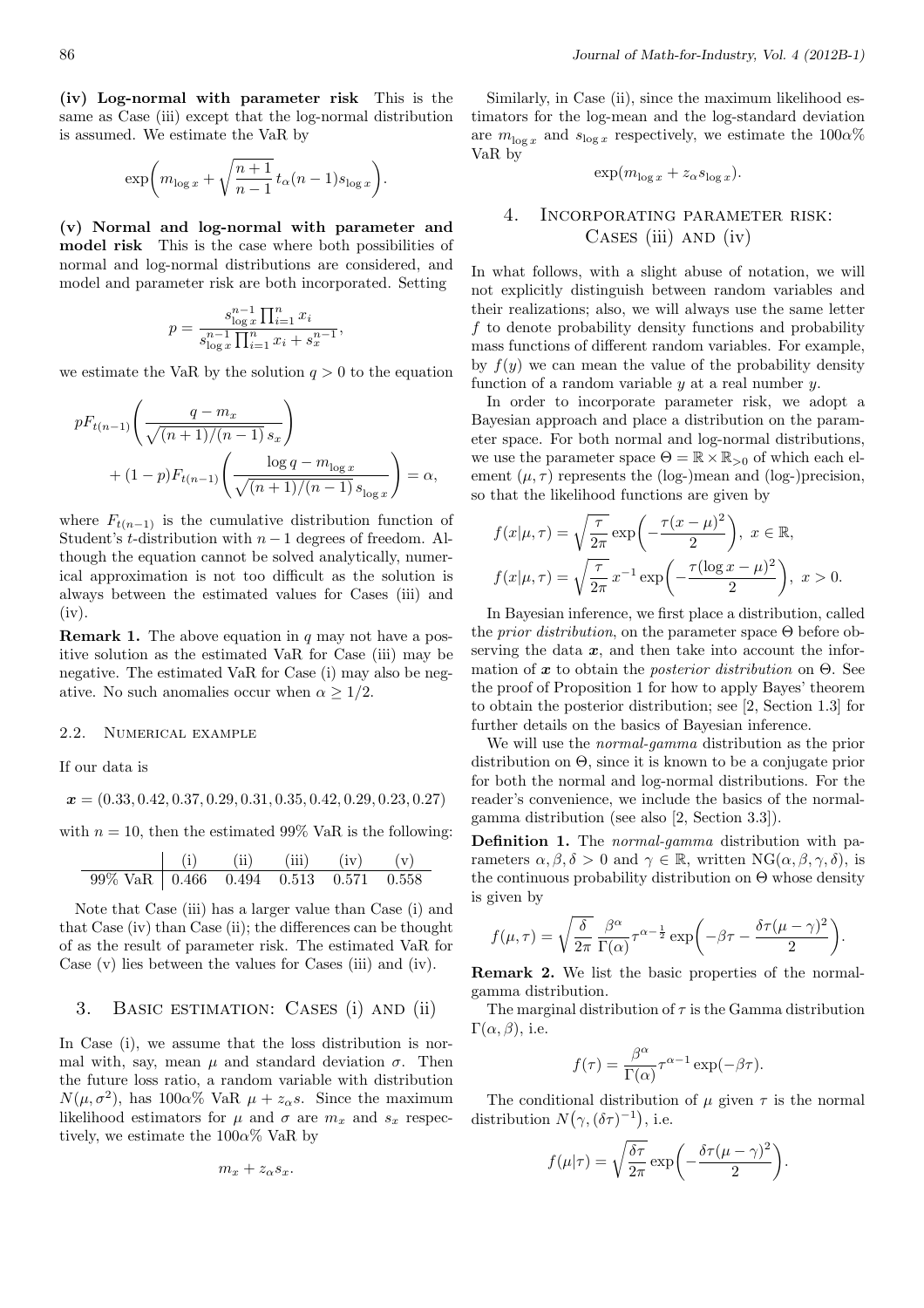The marginal probability density function of  $\mu$  is

$$
f(\mu) = \int_0^\infty f(\mu, \tau) d\tau
$$
  
=  $\sqrt{\frac{\delta}{2\pi\beta}} \frac{\Gamma(\alpha + \frac{1}{2})}{\Gamma(\alpha)} \left(1 + \frac{\delta(\mu - \gamma)^2}{2\beta}\right)^{-(\alpha + \frac{1}{2})};$ 

if we put  $\mu' = (\mu - \gamma)/\sqrt{\beta/\alpha\delta}$ , we have

$$
f(\mu') = \sqrt{\frac{\beta}{\alpha \delta}} f(\mu)
$$
  
=  $\sqrt{\frac{1}{2\pi \alpha}} \frac{\Gamma(\alpha + \frac{1}{2})}{\Gamma(\alpha)} \left(1 + \frac{\delta(\mu - \gamma)^2}{2\beta}\right)^{-(\alpha + \frac{1}{2})}$   
=  $\sqrt{\frac{1}{2\pi \alpha}} \frac{\Gamma(\alpha + \frac{1}{2})}{\Gamma(\alpha)} \left(1 + \frac{\mu'^2}{2\alpha}\right)^{-(\alpha + \frac{1}{2})},$ 

which means that  $\mu'$  has Student's *t*-distribution with  $2\alpha$ degrees of freedom. We therefore say that the marginal distribution of  $\tau$  is  $\gamma + \sqrt{\beta/\alpha\delta} t(2\alpha)$ .

Suppose for now that we use  $NG(\alpha, \beta, \gamma, \delta)$  as the prior distribution on  $\Theta$  in Case (iii); the parameters will be chosen later. The following proposition shows that the normalgamma distribution is indeed a conjugate prior for the normal distribution:

**Proposition 1.** *The posterior distribution on* Θ *is the normal-gamma distribution*  $NG(\alpha', \beta', \gamma', \delta')$ *, where* 

$$
\alpha' = \alpha + \frac{n}{2}, \qquad \beta' = \beta + \frac{ns_x^2}{2} + \frac{\delta n (m_x - \gamma)^2}{2(\delta + n)}
$$

$$
\gamma' = \frac{\gamma \delta + nm_x}{\delta + n}, \qquad \delta' = \delta + n.
$$

*,*

 $\Box$ 

*Proof.* Bayes' theorem and a simple computation show that, with proportionality constants independent of  $(\mu, \tau)$ , we have

$$
f(\mu, \tau | \mathbf{x}) \propto f(\mu, \tau) f(\mathbf{x} | \mu, \tau) = f(\mu, \tau) \prod_{i=1}^{n} f(x_i | \mu, \tau)
$$

$$
\propto \tau^{\alpha - \frac{1}{2}} \exp\left(-\beta \tau - \frac{\delta \tau (\mu - \gamma)^2}{2}\right)
$$

$$
\times \prod_{i=1}^{n} \sqrt{\tau} \exp\left(-\frac{\tau (x_i - \mu)^2}{2}\right)
$$

$$
= \tau^{\alpha' - \frac{1}{2}} \exp\left(-\beta' \tau - \frac{\delta' \tau (\mu - \gamma')^2}{2}\right),
$$

as desired.

Consider a random variable *y* with the property that  $x_1, \ldots, x_n, y$  are conditionally independent and identically distributed given  $(\mu, \tau)$ . The random variable *y* can be thought of as the future loss ratio. The distribution of *y* given *x* is called the *posterior predictive distribution*. In our Bayesian framework, we estimate the VaR of the loss ratio by the VaR of the posterior predictive distribution.

**Proposition 2.** *The posterior predictive distribution is*

$$
\gamma' + \sqrt{\frac{\beta'(\delta' + 1)}{\alpha' \delta'}} \, t(2\alpha').
$$

*Proof.* We have

$$
f(y|\mathbf{x}) = \iint_{\Theta} f(y|\mu, \tau) f(\mu, \tau|\mathbf{x}) d\mu d\tau
$$
  
= 
$$
\iint_{\Theta} \sqrt{\frac{\tau}{2\pi}} \exp\left(-\frac{\tau(y-\mu)^2}{2}\right) \sqrt{\frac{\delta'}{2\pi}} \frac{\beta'^{\alpha'}}{\Gamma(\alpha')} \tau^{\alpha' - \frac{1}{2}}
$$
  

$$
\times \exp\left(-\beta'\tau - \frac{\delta'\tau(\mu - \gamma')^2}{2}\right) d\mu d\tau
$$
  
= 
$$
\sqrt{\frac{\delta'}{2\pi\beta'(\delta' + 1)}} \frac{\Gamma(\alpha' + \frac{1}{2})}{\Gamma(\alpha')}
$$
  

$$
\times \left(1 + \frac{\delta'(y - \gamma')^2}{2\beta'(\delta' + 1)}\right)^{-(\alpha' + \frac{1}{2})},
$$

from which the proposition follows as in Remark 2.  $\Box$ 

We now set the parameters as  $\alpha = -1/2$  and  $\beta = \gamma =$  $\delta = 0$ . This means that we use the improper prior

$$
f(\mu, \tau) \propto \tau^{-1} \tag{*}
$$

as a non-informative prior on  $\Theta$  as suggested in [2, Section 3.2], where the prior is given in terms of the variance  $\tau^{-1}$  rather than the precision  $\tau$ . Then Proposition 1 shows that the posterior distribution on  $\Theta$  is

$$
NG\bigg(\frac{n-1}{2},\frac{ns_x^2}{2},m_x,n\bigg);
$$

Proposition 2 shows that the posterior predictive distribution is

$$
m_x + \sqrt{\frac{n+1}{n-1}} t(n-1)s_x.
$$

It follows that the estimated 100*α*% VaR is

$$
m_x + \sqrt{\frac{n+1}{n-1}} t_\alpha (n-1) s_x.
$$

Case (iv) can be dealt with in exactly the same manner. The posterior distribution on  $\Theta$  is

$$
NG\bigg(\frac{n-1}{2},\frac{ns_{\log x}^2}{2},m_{\log x},n\bigg),\,
$$

and the posterior predictive distribution is

$$
\exp\biggl(m_{\log x}+\sqrt{\frac{n+1}{n-1}}\,t(n-1)s_{\log x}\biggr),
$$

which is the distribution of a positive random variable whose logarithm has the distribution

$$
m_{\log x} + \sqrt{\frac{n+1}{n-1}} \, t(n-1) s_{\log x}.
$$

It follows that the estimated 100*α*% VaR is

$$
\exp\bigg(m_{\log x} + \sqrt{\frac{n+1}{n-1}}\,t_\alpha(n-1)s_{\log x}\bigg).
$$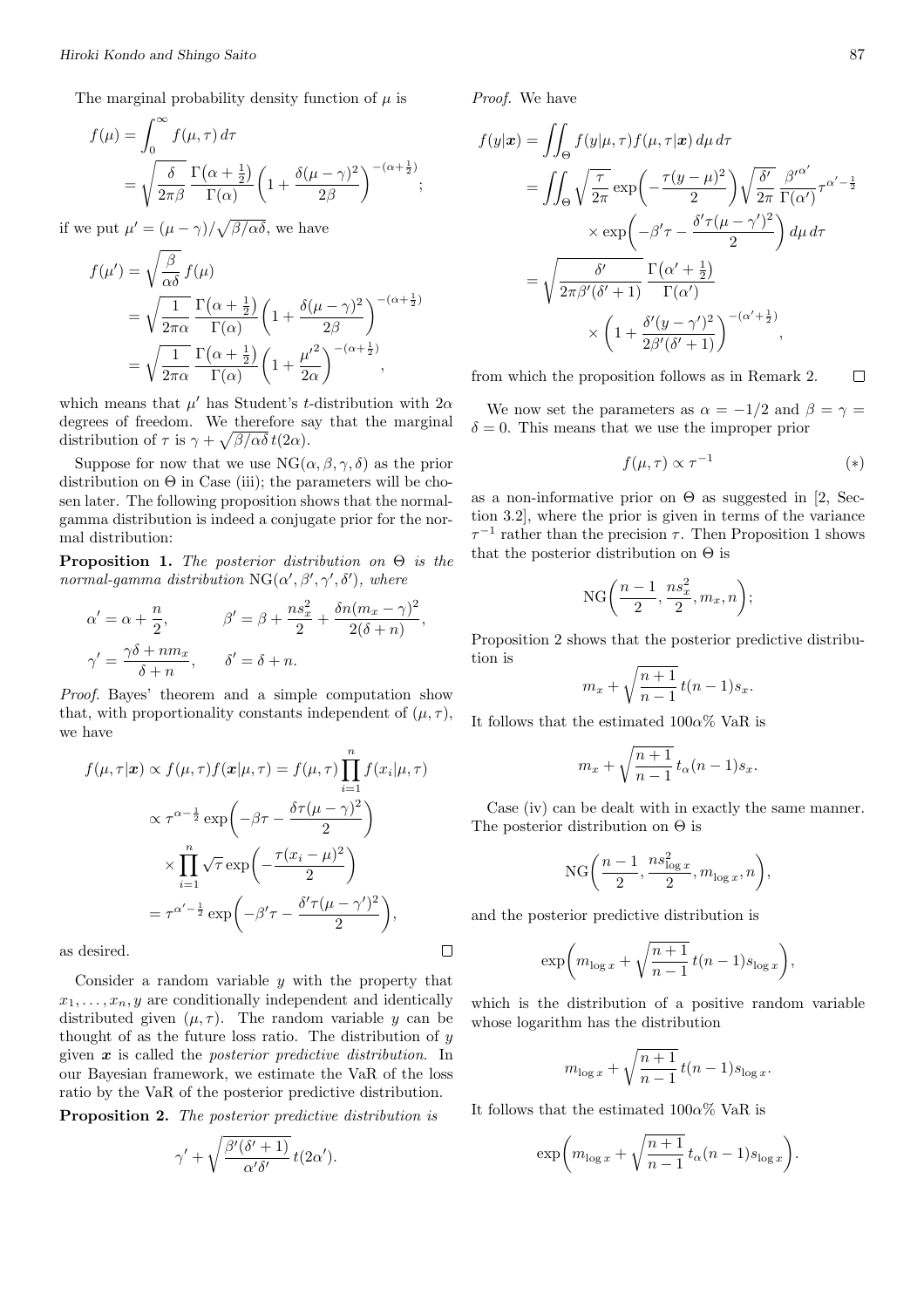## 5. Incorporating model risk: Case (v)

Our method of incorporating model risk was inspired by Cairns [1], though the context is rather different. Incorporating model risk requires that we place a distribution on the model space, as well as on the parameter space  $\Theta$ . In our setting, the model space is  $\mathcal{M} = \{N, LN\}$ , where N and LN respectively denote the models in which the loss ratio distribution is normal and log-normal. We choose to adopt the uniform distribution  $f(N) = f(LN) = 1/2$  as the prior distribution on  $M$ . It is also possible to use any nonuniform distribution, and the following computation will not be any more difficult; see Remark 3.

When finding the posterior distribution on *M*, we need to calculate

$$
f(\mathbf{x}|N) = \iint_{\Theta} f(\mathbf{x}|N, \mu, \tau) f(\mu, \tau|N) d\mu d\tau,
$$

$$
f(\mathbf{x}|LN) = \iint_{\Theta} f(\mathbf{x}|LN, \mu, \tau) f(\mu, \tau|LN) d\mu d\tau.
$$

However, since we have decided to use an improper prior distribution on Θ as given in Equation (*∗*), the density functions  $f(\mu, \tau | N)$  and  $f(\mu, \tau | LN)$  are not well defined, and so neither are  $f(x|N)$  and  $f(x|LN)$ . We can overcome this problem by making the most of the fact that we are using the same prior distribution.

Suppose for the moment that we use the same *proper* prior distribution  $NG(\alpha, \beta, \gamma, \delta)$  for the normal and lognormal distributions. Then if we put

$$
\alpha' = \alpha + \frac{n}{2},
$$
  
\n
$$
\beta' = \beta + \frac{ns_x^2}{2} + \frac{\delta n(m_x - \gamma)^2}{2(\delta + n)},
$$
  
\n
$$
\beta'' = \beta + \frac{ns_{\log x}^2}{2} + \frac{\delta n(m_{\log x} - \gamma)^2}{2(\delta + n)},
$$
  
\n
$$
\gamma' = \frac{\gamma \delta + nm_x}{\delta + n}, \quad \gamma'' = \frac{\gamma \delta + nm_{\log x}}{\delta + n}, \quad \delta' = \delta + n,
$$

we have

$$
f(\mathbf{x}|\mathbf{N})
$$
  
\n
$$
= \iint_{\Theta} f(\mathbf{x}|\mathbf{N}, \mu, \tau) f(\mu, \tau|\mathbf{N}) d\mu d\tau
$$
  
\n
$$
= \iint_{\Theta} \prod_{i=1}^{n} \left( \sqrt{\frac{\tau}{2\pi}} \exp\left( -\frac{\tau(x_i - \mu)^2}{2} \right) \right)
$$
  
\n
$$
\times \sqrt{\frac{\delta}{2\pi}} \frac{\beta^{\alpha}}{\Gamma(\alpha)} \tau^{\alpha - \frac{1}{2}} \exp\left( -\beta\tau - \frac{\delta\tau(\mu - \gamma)^2}{2} \right) d\mu d\tau
$$
  
\n
$$
= (2\pi)^{-\frac{n}{2}} \sqrt{\frac{\delta}{2\pi}} \frac{\beta^{\alpha}}{\Gamma(\alpha)}
$$
  
\n
$$
\times \iint_{\Theta} \tau^{\alpha' - \frac{1}{2}} \exp\left( -\beta'\tau - \frac{\delta'\tau(\mu - \gamma')^2}{2} \right) d\mu d\tau
$$
  
\n
$$
= (2\pi)^{-\frac{n}{2}} \sqrt{\frac{\delta}{2\pi}} \frac{\beta^{\alpha}}{\Gamma(\alpha)} \sqrt{\frac{2\pi}{\delta'} \frac{\Gamma(\alpha')}{\beta'^{\alpha'}}}
$$

and

$$
f(\mathbf{x}|\mathbf{LN})
$$
  
= 
$$
\iint_{\Theta} f(\mathbf{x}|\mathbf{LN}, \mu, \tau) f(\mu, \tau|\mathbf{LN}) d\mu d\tau
$$
  
= 
$$
\iint_{\Theta} \prod_{i=1}^{n} \left( \sqrt{\frac{\tau}{2\pi}} x_i^{-1} \exp\left(-\frac{\tau(\log x_i - \mu)^2}{2}\right) \right)
$$
  

$$
\times \sqrt{\frac{\delta}{2\pi}} \frac{\beta^{\alpha}}{\Gamma(\alpha)} \tau^{\alpha - \frac{1}{2}} \exp\left(-\beta \tau - \frac{\delta \tau(\mu - \gamma)^2}{2}\right) d\mu d\tau
$$
  
= 
$$
(2\pi)^{-\frac{n}{2}} \sqrt{\frac{\delta}{2\pi}} \frac{\beta^{\alpha}}{\Gamma(\alpha)} \prod_{i=1}^{n} x_i^{-1} \sqrt{\frac{2\pi}{\delta'}} \frac{\Gamma(\alpha')}{\beta''^{\alpha'}}.
$$

It follows that

$$
\frac{f(N|\mathbf{x})}{f(LN|\mathbf{x})} = \frac{f(N)f(\mathbf{x}|N)}{f(LN)f(\mathbf{x}|LN)} = \frac{\beta^{\prime\prime\alpha'}}{\beta^{\prime\alpha'}} \prod_{i=1}^{n} x_i; \qquad (**)
$$

we can substitute  $\alpha = -1/2$  and  $\beta = \gamma = \delta = 0$  in the most right-hand side to obtain

$$
\frac{\beta^{\prime\prime\alpha'}}{\beta^{\prime\alpha'}} \prod_{i=1}^n x_i = \frac{s_{\log x}^{n-1}}{s_x^{n-1}} \prod_{i=1}^n x_i.
$$

In the light of the above computation, we set the posterior distribution on *M* to be  $f(N|x) = p$  and  $f(LN|x) =$  $1 - p$ , where

$$
p = \frac{s_{\log x}^{n-1} \prod_{i=1}^{n} x_i}{s_{\log x}^{n-1} \prod_{i=1}^{n} x_i + s_x^{n-1}}
$$

*.*

Then if *y* is a random variable such that  $x_1, \ldots, x_n$  are conditionally independent and identically distributed given a model in *M* and  $(\mu, \tau) \in \Theta$ , we have for  $q > 0$ 

$$
P(y \le q \mid \mathbf{x})
$$
  
=  $P(y \le q \mid \mathbf{x}, N)P(N|\mathbf{x}) + P(y \le q \mid \mathbf{x}, LN)P(LN|\mathbf{x})$   
=  $pP(y \le q \mid \mathbf{x}, N) + (1 - p)P(y \le q \mid \mathbf{x}, LN).$ 

It follows from the arguments in Section 4 that the posterior predictive distribution is the mixture of

$$
m_x + \sqrt{\frac{n+1}{n-1}}t(n-1)s_x
$$

and

$$
\exp\biggl(m_{\log x}+\sqrt{\frac{n+1}{n-1}}\,t(n-1)s_{\log x}\biggr)
$$

with weights *p* and 1*−p* respectively. Hence the estimated  $100\alpha\%$  VaR is the solution  $q > 0$  to the equation

$$
pF_{t(n-1)}\left(\frac{q-m_x}{\sqrt{(n+1)/(n-1)} s_x}\right) + (1-p)F_{t(n-1)}\left(\frac{\log q - m_{\log x}}{\sqrt{(n+1)/(n-1)} s_{\log x}}\right) = \alpha.
$$